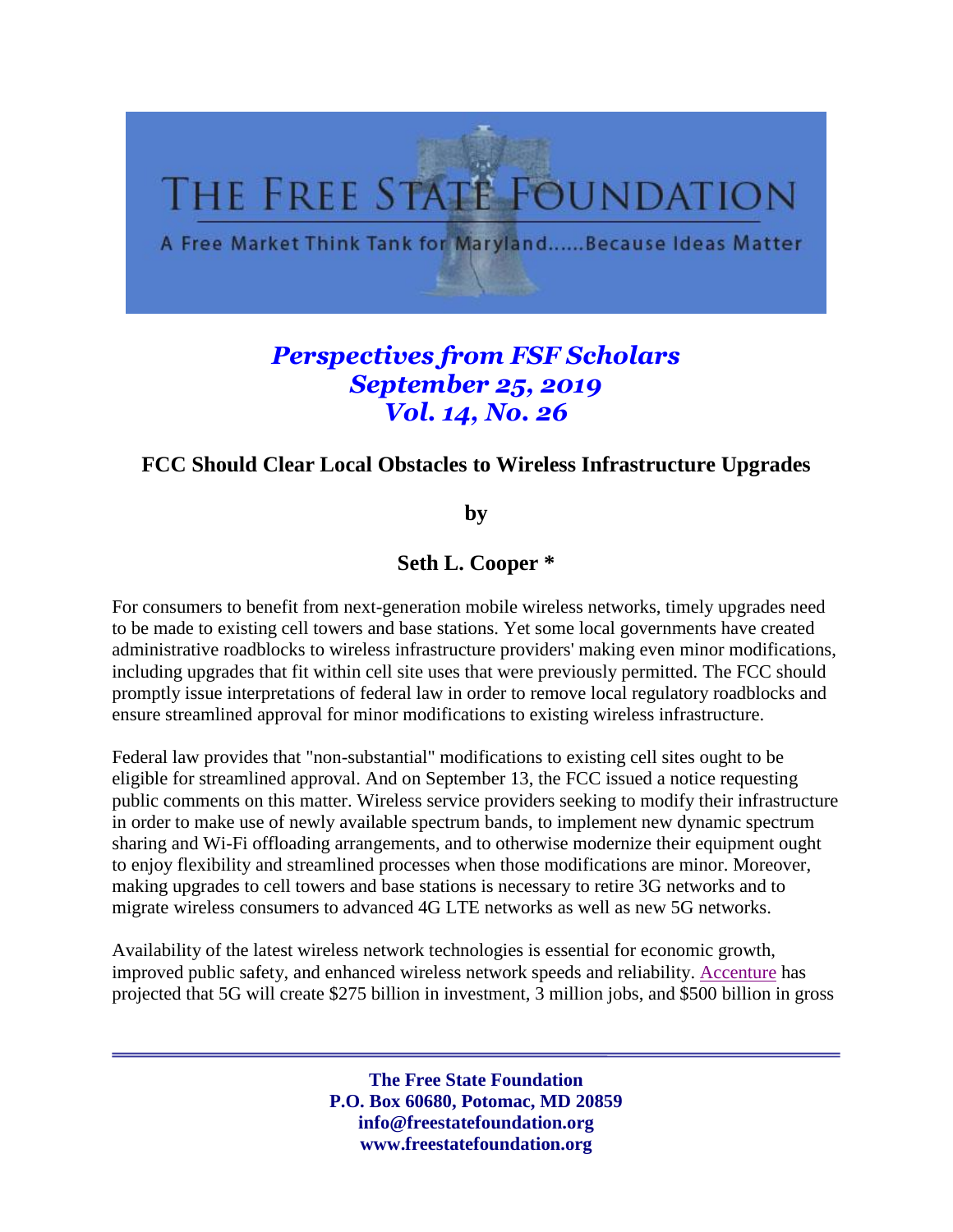domestic product. Also, 5G network capabilities will create cost savings of millions for cities that adopt smart public lighting, smart public transportation, and other 5G-enabled functions.

Congress passed Section 6409(a) of the Spectrum Act for the purpose of removing local administrative delays in approving collocations (or new antenna installations) and other minor modifications to existing wireless infrastructure. According to Section 6409(a): "[A] State or local government may not deny, and **shall approve, any eligible facilities request** for a modification of an existing wireless tower or base station that does not substantially change the physical dimensions of such tower or base station" (emphasis added).

In its 2014 *Wireless Infrastructure Order*, the FCC defined the parameters of collocations and other modifications that substantially change the dimensions of existing infrastructure as well as those that do not and thus constitute "eligible facilities requests" meriting streamlined approval. For instance, the Commission determined that substantial changes include: increases in height by more than 20 feet or 10%, whichever is greater, made to towers outside of public rights-of-way; increases in height by more than 10 feet or 10%, whichever is greater, made to towers or base stations located in public rights-of-way; changes that would defeat existing concealment elements of a tower or base station; and changes involving excavations or deployments outside the site of the existing tower or base station.

Despite the requirements set forth in Section 6409(a) and in the FCC's rules, some local governments have tried to put up resistance to even minor modifications of existing cell sites. For instance, some local governments faced with proposed non-substantial infrastructure modifications have tried to significantly expand previously existing "concealment elements" requirements for camouflaging cell sites or have tried to impose broad new concealment requirements. Such local governments have then claimed that proposed modifications would defeat their newly established concealment elements, and thereby denied approval. According to wireless infrastructure providers, some local governments have used what amount to bureaucratic delay tactics. Apparently, such tactics include use of slow permit application processes and failure to timely provide permit paperwork. The effect of those tactics is the obstruction of non-substantial modifications to existing towers and base stations without formal denials that would trigger rights and remedies for wireless infrastructure providers under federal law. These and similar types of delay and obstruction tactics constitute regulatory barriers to investment in infrastructure.

The Commission is now seeking comments on a pair of petitions filed by wireless industry associations requesting that the agency clarify the meaning of Section 6409(a) in a number of respects. Clarification can remove some of the local regulatory roadblocks that wireless infrastructure providers have faced by providing interpretations of this statutory provision in at least the following areas:

• Applicability to all state and local governments – The Commission should clarify that Section 6409(a) and the agency's rules apply to all state and local governments with authority over applications to deploy new or replacement equipment on existing cell towers and base stations;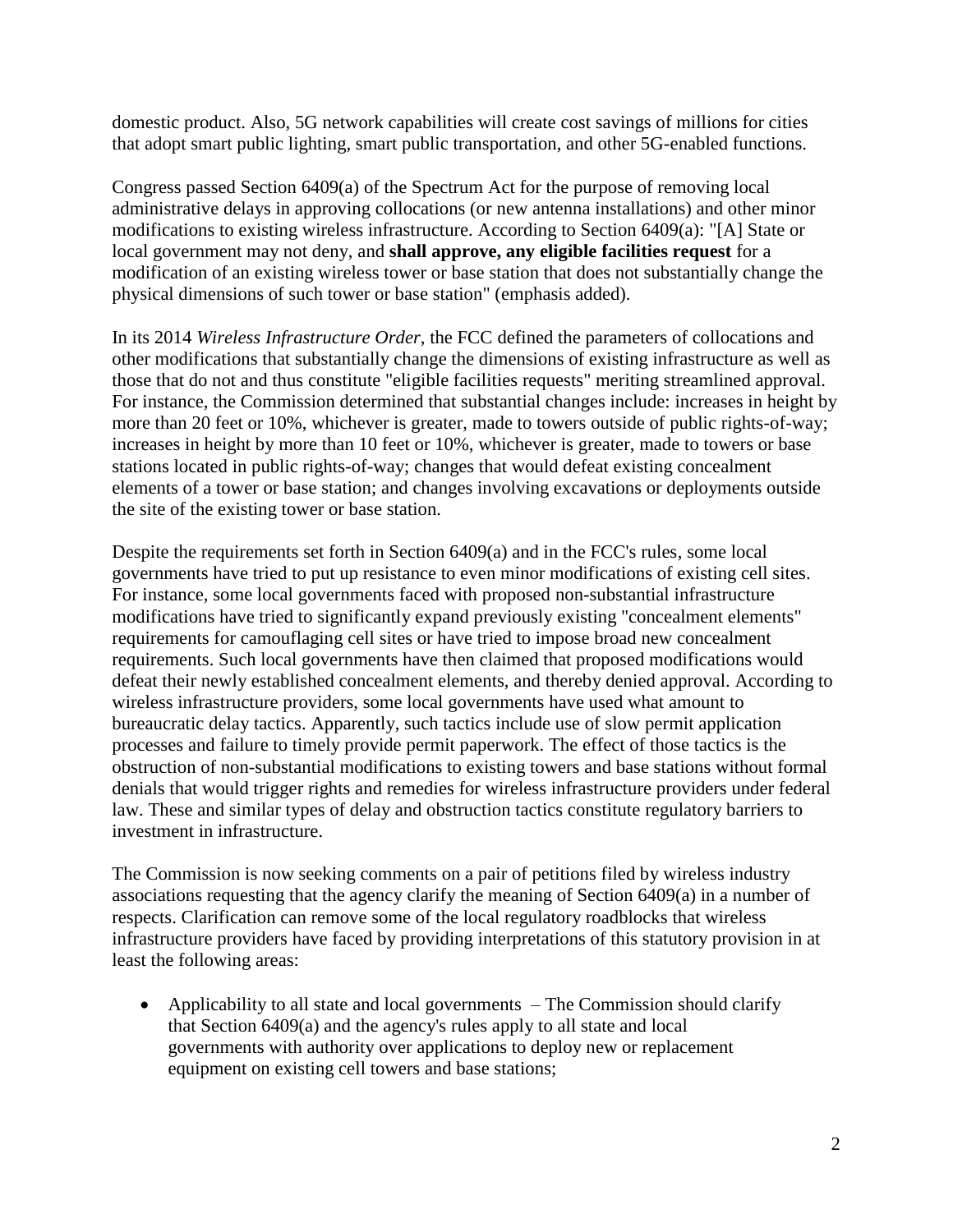- Concealment Elements The Commission should clarify that concealment elements are excluded from the measuring criteria for determining whether a proposed modification is an eligible facilities request; it should clarify that the only concealment element requirements that local governments may consider when evaluating eligible facilities requests are those that existed when the permit to construct the cell tower or base station permit was originally approved; it should clarify that non-substantial changes to existing towers and base stations that do not materially change perception of the site are not disqualified from streamlined approval; and it should clarify that local governments are preempted from adopting new blanket requirements that all modifications to pre-existing cell sites must be camouflaged;
- Start of Shot Clocks The Commission should clarify that shot clocks (or presumptively reasonable 60-day review periods) for local government decisions on eligible facilities requests begin to run upon applicants' good faith attempts to request approval;
- Denials of Paperwork for Permits Deemed Granted The Commission should clarify that when local governments fail to act on permit applications for eligible facilities requests within the shot clock periods, applicants can make the proposed modifications even if local governments have not issued new permit paperwork;
- No Conditional Approval The Commission should clarify that local governments cannot impose processes or conditions on approvals for eligible facilities requests, as any such conditions are contrary to Section 6409(a) and defeat the statutory provision's essential purpose.

By clarifying the meaning of Section 6409(a) in the ways listed above, the force of federal law via agency preemption would bar impermissible local government actions regarding nonsubstantial modifications to existing towers and base stations. Such clarifications would not put the FCC in the shoes of local government officials. Rather, local governments would be supplied with clearer guidelines as to what administrative processes and actions are impermissible when they are confronted with alleged "eligible facilities requests." And the Commission's adoption of clarifications regarding Section 6409(a) would ensure wireless infrastructure providers have timelier access to judicial review when eligible facilities requests are denied streamlined approval by local governments.

In its *2019 Broadband Deployment Report*, the FCC acknowledged that its goal is to identify and remove barriers to broadband infrastructure investment. The Commission can further that goal and clear away local obstacles to deployment of next generation wireless networks by providing guiding interpretations of federal law regarding minor modification to existing infrastructure.

\* Seth L. Cooper is a Senior Fellow and Director of Policy Studies of the Free State Foundation, an independent**,** nonpartisan free market-oriented think tank located in Rockville, Maryland.